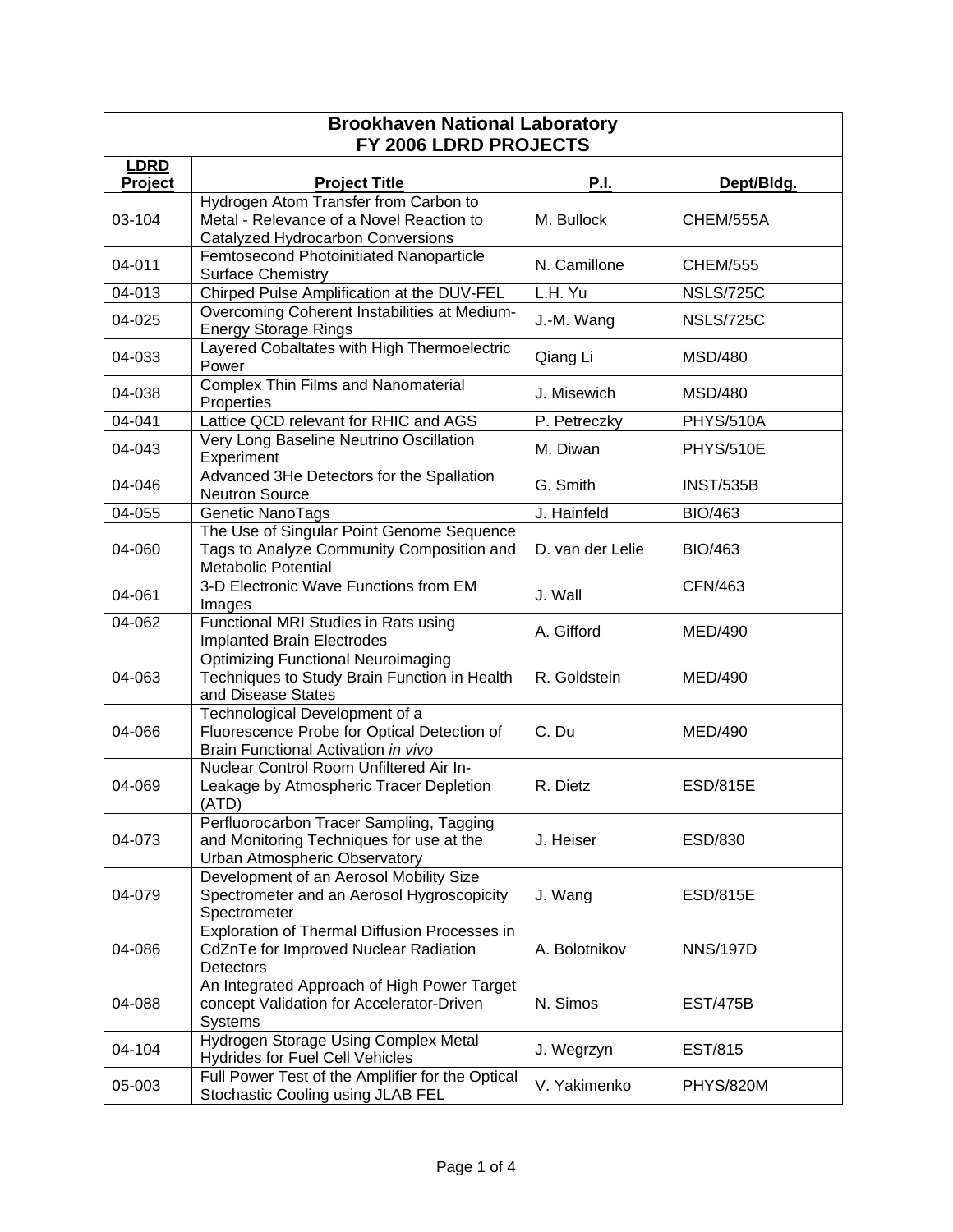| 05-005 | Study of Photon Coupling to an<br><b>Electromagnetic Field Gradient</b>                                             | C. Scarlett               | <b>PHYS/510E</b> |
|--------|---------------------------------------------------------------------------------------------------------------------|---------------------------|------------------|
| 05-006 | Heavy Ion Physics with the ATLAS Detector                                                                           | H. Takai                  | <b>PHYS/510A</b> |
| 05-017 | Superconducting Lead Photoinjector                                                                                  | J. Smedley                | <b>INST/535B</b> |
| 05-020 | <b>Controlled Formation of Nanostructured</b><br>RuO <sub>2</sub> Catalysts                                         | P. Sutter                 | <b>CFN/555</b>   |
| 05-021 | Hydrogen Storage in Complex Metal Hydrides                                                                          | T. Vogt                   | <b>CFN/510A</b>  |
| 05-028 | Behavior of Water on Chemically Modified<br>Semiconductor Surfaces: Toward<br>Photochemical Hydrogen Production     | E. Fujita                 | CHEM/555A        |
| 05-030 | Assembling of Biological and Hybrid<br><b>Complexes on Surfaces</b>                                                 | O. Gang & P.<br>Freimuth  | CFN/510B/463     |
| 05-033 | <b>Ultra High Resolution Photoelectron</b><br>Spectrometer                                                          | P. Johnson                | <b>CMP/510B</b>  |
| 05-038 | Metal-Metal Oxide Electrocatalysts for<br>Oxygen Reduction                                                          | M. Vukmirovic             | <b>MSD/555</b>   |
| 05-041 | Multifunctional Nanomaterials for Biology                                                                           | S. Wong                   | <b>MSD/480</b>   |
| 05-042 | Polariton-Enhanced FRET for Device-<br>Integration of Plasma Membranes from<br><b>Rhodobacter Sphaeroides</b>       | C.-C. Kao                 | NSLS/725D        |
| 05-044 | Intense THz Source & Application to<br><b>Magnetization Dynamics</b>                                                | G. L. Carr                | <b>NSLS/725D</b> |
| 05-048 | Nano-Imaging of Whole Cells with Hard X-<br>Ray Microscopy                                                          | L. Miller                 | <b>NSLS/725D</b> |
| 05-050 | Study to Convert NSLS VUV Ring to<br><b>Coherent IR Source</b>                                                      | B. Podobedov              | <b>NSLS/725C</b> |
| 05-051 | <b>Superconducting Undulator Technology</b>                                                                         | G. Rakowsky               | <b>NSLS/725D</b> |
| 05-057 | Characterization and Imaging of Amyloid<br>Plaques Using Diffraction Enhanced Imaging                               | Z. Zhong                  | NSLS/725D        |
| 05-058 | Development of Methodologies for Analyzing<br>Transcription Factor Binding in Whole<br>Genomes                      | C. Anderson               | <b>BIO/463</b>   |
| 05-063 | Application of Endophytic Bacteria to Improve<br>the Phytoremediation of TCE and BTEX using<br><b>Hybrid Poplar</b> | D. van der Lelie          | <b>BIO/463</b>   |
| 05-064 | Design and Build Two Dimensional Proten-<br>Lipid Thin Film: A First Step Toward Novel<br><b>Biochips</b>           | Y. Wei                    | <b>BIO/463</b>   |
| 05-068 | Positron Labeled Stem Cells for Non-Invasive<br>PET Imaging Studies of In-Vivo Trafficking<br>and Biodistribution   | S. Srivastava             | <b>MED/801</b>   |
| 05-069 | Breaking the Millimeter Resolution Barrier in<br>fMRI                                                               | D. Tomasi                 | <b>MED/490</b>   |
| 05-070 | Novel Multi-Modality MRI and Transcranial<br>Magnetic Stimulation to Study Brain<br>Connectivity                    | E. de Castro<br>Caparelli | MED/490          |
| 05-071 | Ovarian Hormone Modulation of ICP: MRI<br><b>Studies</b>                                                            | A. Biegon                 | <b>MED/490</b>   |
| 05-072 | Feasibility of CZT for Next-Generation PET<br>Performance                                                           | P. Vaska                  | <b>MED/490</b>   |
| 05-074 | <b>Biology on Massively Parallel Computers</b>                                                                      | J.W. Davenport            | CDIC/463B        |
| 05-078 | Ionic Liquids in Biocatalysis and<br><b>Environmental Persistence</b>                                               | A.J. Francis              | <b>ESD/490A</b>  |
| 05-082 | Single Particle Laser Ablation Time-of-Flight<br>Mass Spectrometer (SPLAT-MS)                                       | G. Senum                  | <b>ESD/815E</b>  |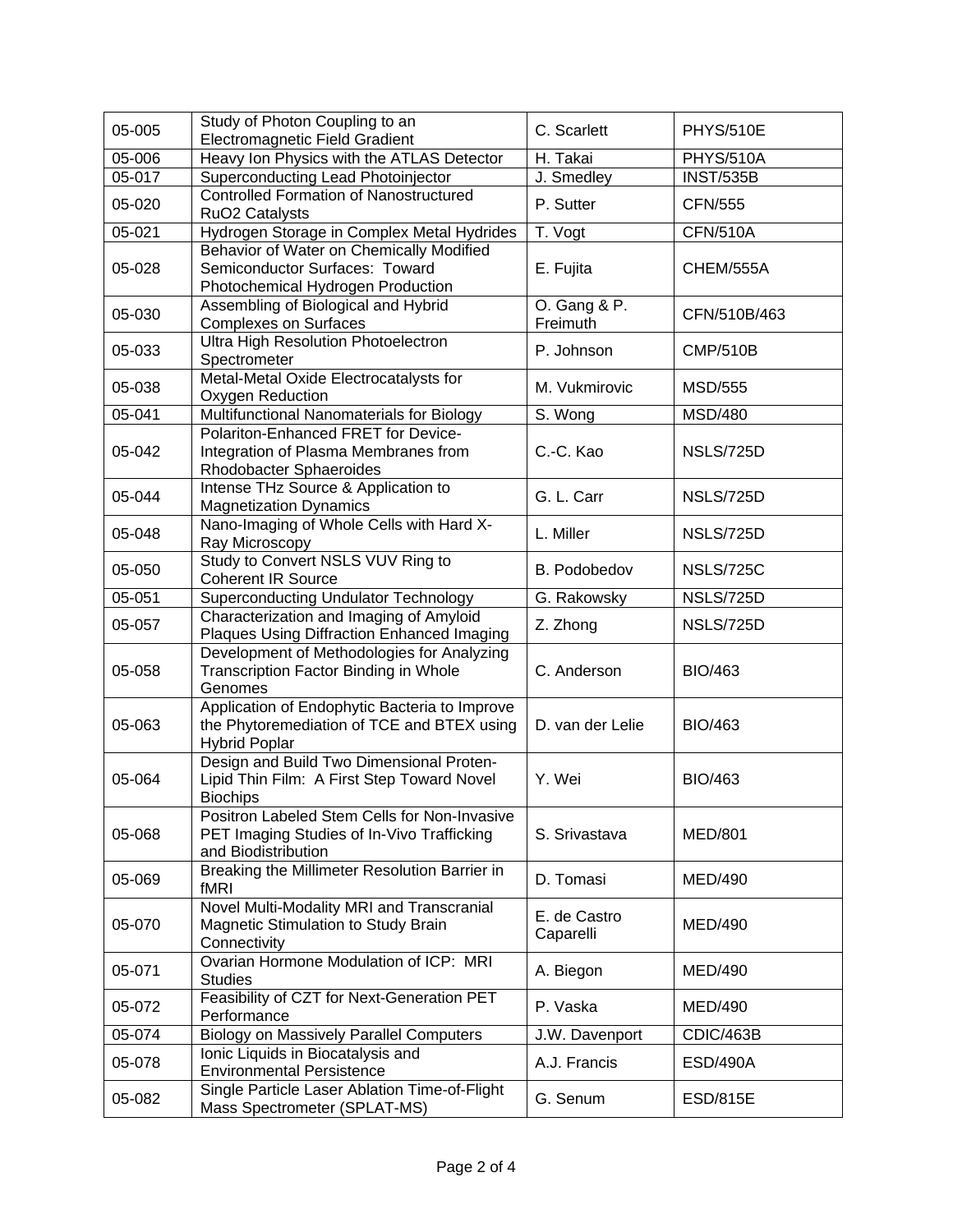|            | <b>Enhancements: Aerosol Optical Properties</b>                                                                                                                                              |                        |                  |
|------------|----------------------------------------------------------------------------------------------------------------------------------------------------------------------------------------------|------------------------|------------------|
|            | and Increased Particle Detectivity                                                                                                                                                           |                        |                  |
| 05-088     | Transition Metals in Oil and Gas Exploration                                                                                                                                                 | A. Vairavamurthy       | ES&T/815         |
| 05-092     | An Innovative Infiltrated Kernel Nuclear Fuel<br>(IKNF) for High-Efficiency Hydrogen                                                                                                         | J. Saccheri & B.       | ES&T/475B/197B   |
|            | Production with Nuclear Power Plants                                                                                                                                                         | <b>Bowerman</b>        |                  |
|            | Development of Green Processes: Catalytic                                                                                                                                                    |                        |                  |
| 05-094     | Hydrogenation in Water Utilizing In Situ<br>Biologically-Produced Hydrogen                                                                                                                   | D. Mahajan             | ES&T/815         |
| 05-098     | <b>Fast Neutron Imaging Detector</b>                                                                                                                                                         | J. Lemley              | <b>NNS/197C</b>  |
| 05-104     | Giant Proximity Effect in High-Temperature<br>Superconductors                                                                                                                                | I. Bozovic             | <b>MSD/480</b>   |
| 05-105     | Development of an Observation-based<br>Photochemical-Aerosol Modeling System                                                                                                                 | D. Wright              | <b>ESD/815E</b>  |
| 05-110     | <b>Computational Science</b>                                                                                                                                                                 | J.W. Davenport         | <b>CSC/463B</b>  |
| $05 - 114$ | Study of High-Tc Nanostructures                                                                                                                                                              | I. Bozovic             | <b>MSD/480</b>   |
| 06-001     | Lattice Studies of QCD Thermodynamics on<br>the QCDOC                                                                                                                                        | F. Karsch              | <b>PHYS/510A</b> |
| 06-004     | Detector Development for Very Long Baseline<br>Neutrino Exp.                                                                                                                                 | M. Diwan               | <b>PHYS/510E</b> |
| 06-012     | Detector for High Quality Images of Electron<br>Microscopy                                                                                                                                   | P. Rehak               | <b>INST/535B</b> |
| 06-017     | Transmission Photocathode Development                                                                                                                                                        | J. Smedley             | <b>INST/535B</b> |
| 06-021     | Synthesis and Characterization of Band-Gap-<br>Narrowed TiO2 Thin Films and Nanoparticles for<br>Solar Energy Conversion                                                                     | E. Sutter              | <b>CFN/480</b>   |
| 06-025     | Solar Production of H2 by Nickel Hydrogenase<br>Model Compounds via Proton-Coupled Electron-<br><b>Transfer Reactions</b>                                                                    | R.M. Bullock           | CHEM/555A        |
| 06-026     | Multiscale Analysis of In Vivo Nanoparticle<br>Exposure                                                                                                                                      | W.K. Schiffer          | <b>CHEM/555</b>  |
| 06-030     | Development of Gadolinium-Loaded Liquid-<br>Scintillators with Long-Term Chemical Stability for<br>a New High-Precision Measurement of the<br>Neutrino Mixing Angle, Theta-13                | R.L. Hahn              | CHEM/555A        |
| 06-037     | Electronic Properties of Carbon Nanotubes and<br>Novel Multicomponent Nanomaterials                                                                                                          | J.P. Hill              | <b>CMP/510B</b>  |
| 06-038     | Growth and Characterization of CdZnTe Crystals<br>for Improved Nuclear Radiation Detectors                                                                                                   | G. Gu/A.<br>Bolotnikov | CMP/MSD/NNS/510A |
| 06-039     | Design, Synthesis and Characterization of a New<br>Class of Hydrocarbon Polymers Containing Zwitter<br>Ions and Nanostructured Composites for High<br>Temperature Membrane in PEM Fuel Cells | X.Q. Yang              | <b>MSD/555</b>   |
| 06-044     | New High-Resolution X-Ray Monochromators for<br><b>Condensed-Matter Science Experiments</b>                                                                                                  | W.A. Caliebe           | <b>NSLS/725D</b> |
| 06-046     | Novel Materials for Hard X-Ray Optics                                                                                                                                                        | K. Evans-Lutterodt     | <b>NSLS/725D</b> |
| 06-047     | Nano-Crystallography of Individual Nanotubes and<br>Nanoparticles                                                                                                                            | C. Nelson              | <b>NSLS/725D</b> |
| 06-052     | High-Temperature Superconducting Magnet<br>Development                                                                                                                                       | T. Tanabe              | NSLS/725D        |
| 06-056     | Epigenetics: Mathamphetamine (MAP)-Induced<br>Brain Dysfunction and Methylation of DNA                                                                                                       | J. Dunn                | <b>BIO/463</b>   |
| 06-060     | Molecular Mechanism of Chromosomal Replication<br>Initiation in Eukaryotic System                                                                                                            | H. Li                  | <b>BIO/463</b>   |
| 06-061     | Diversification of Isoflavonoid Biosynthesis                                                                                                                                                 | C.-J. Liu              | <b>BIO/463</b>   |
| 06-065     | Metabolic Flux Analysis in Arabidopsis Thaliana                                                                                                                                              | J. Schwender           | <b>BIO/463</b>   |
| 06-066     | Transformation and Fate of Nanomaterials in the<br>Environment                                                                                                                               | J. Fitts               | ESD/830          |